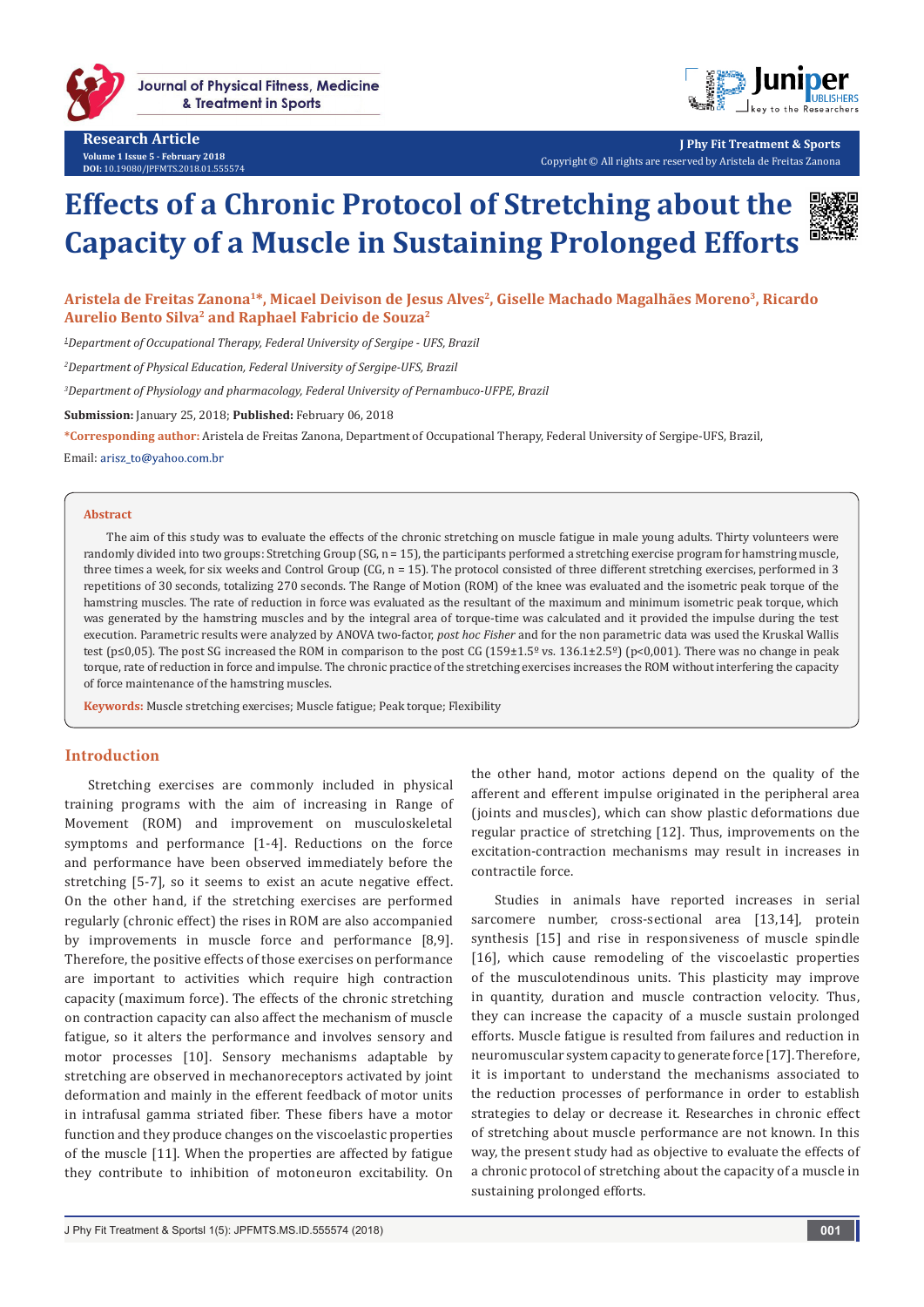# **Materials and Methods**

Thirty men participated voluntarily in this research (22,1  $\pm$  0,2 years old; 71,6  $\pm$  5,2 kg; 170,0  $\pm$  0,17 cm). They were randomized [18] into two groups: Stretching Group (SG; n=15) and Control Group (CG; n=15). The experimental procedures were performed according the ethic patterns of International Journal of Sports Medicine [19]. The Stretching Group performed 3 types of static stretching exercises for hamstring [6]. Each stretching movement was made in a gradual and slow manner until the beginning of discomfort. The exercises were hold for 30 seconds at the same position, and they were repeated 3 times with a break of 10 seconds between each repetition. This program was realized 3 times a week, during 6 weeks [20].

# **Determination of Hamstring Muscle Flexibility**

Flexibility was evaluated by measuring the knee extension ROM from a flexed position of hip joint using a universal goniometer (Dysport). Firstly, the volunteer kept himself/herself in supine position with the hip and the knee of the limb to be tested effortless flexed in 90º. From this position, the knee was effortlessly and slowly extended until the start of the tension and the discomfort in the knee flexor muscles. The full knee extension was considered as 0º and it was utilized as reference to indicate the limitation of the knee joint extension [16,21,22]. Three measurements were taken, and the arithmetic mean of them used for analysis.

# **Isometric Torque**

Isometric peak torque was measured by the maximum torque generated by the knee flexor muscles (hamstrings). The isometric peak torque was determined by the product of isometric peak force of the hamstrings and the limb length, which was considered from the fixing point of load cell cable to the knee joint center. The isometric force was determined by a load cell (Kratos, model CZC500) that was fixed to an inextensible cable and attached near the malleolus by a Velcro system that was placed close to the malleolus. The Figure 1 shows schematically the position of the participants for measurements of isometric force [23].



**Figure 1:** Position of the participants for measurements of isometric force.

The load cell signals were amplifier (Kratos, model IK- 1C), and they were also converted to a digital format (National Instruments, model NI USB 6218) with a frequency of acquisition of 1000 Hz, which allowed the subsequent reconstruction of force-time curve. The participants were instructed to perform the knee flexion movement the faster as possible and hold it for 30 seconds continuously without relaxing in one maximum repetition. Each volunteer performed a five-minute warm up on a stationary exercise bike with no resistance and with 50% to 75% of the maximum cardiac frequency [24], before the evaluations and the stretching exercises. The familiarization session was conducted seven days before the evaluation with the aim of reducing variability and to minimize possible learning effects. The integral area of torque-time was calculated and it provided the impulse during the test execution [25]. Furthermore, the time that the effort was performed was calculated. The capacity of the participants to resist the effort was determined by the rate of reduction in force, which was determined by the relative difference between the maximum peak torque at the beginning of the test and the minimum peak observed at the end in relation to time [26,27]. The Figure 2 shows schematically the variables analyzed in the study.



#### **Analysis of the Results**

It was used a descriptive statistic as mean ± standard deviation. For the data analysis, the normality and the homogeneity were evaluated with Shapiro-Wilk e Levene tests, respectively. When the values were parametric the comparisons were performed by analysis of variance (ANOVA- two-factor), followed by *post hoc Fisher*. When non-parametric they were compared using the *Kruskal Wallis*. It was used *Statistica* Software (version 7.0®) for all the statistical analysis and it was also adopted a significance level of  $5\%$  (p<0.05).

#### **Results**

The knee extension motion's range of the GA group increased after the stretching protocol, both in intra comparison (151  $\pm$  $2^{\circ}$  vs 124 ± 3<sup>°</sup>, p <0.001) and groups comparison (159 ± 1° vs

**How to cite this article:** Aristela de Freitas Zanona, Micael Deivison de Jesus Alves, Giselle Machado Magalhães Moreno, Ricardo Aurelio Bento Silva and Raphael Fabricio de Souza. Effects of a Chronic Protocol of Stretching about the Capacity of a Muscle in Sustaining Prolonged Efforts. J Phy Fit Treatment & Sports. 2018; 1(5): 555574. DOI: [10.19080/JPFMTS.2018.01.555574](http://dx.doi.org/10.19080/JPFMTS.2018.01.555574
).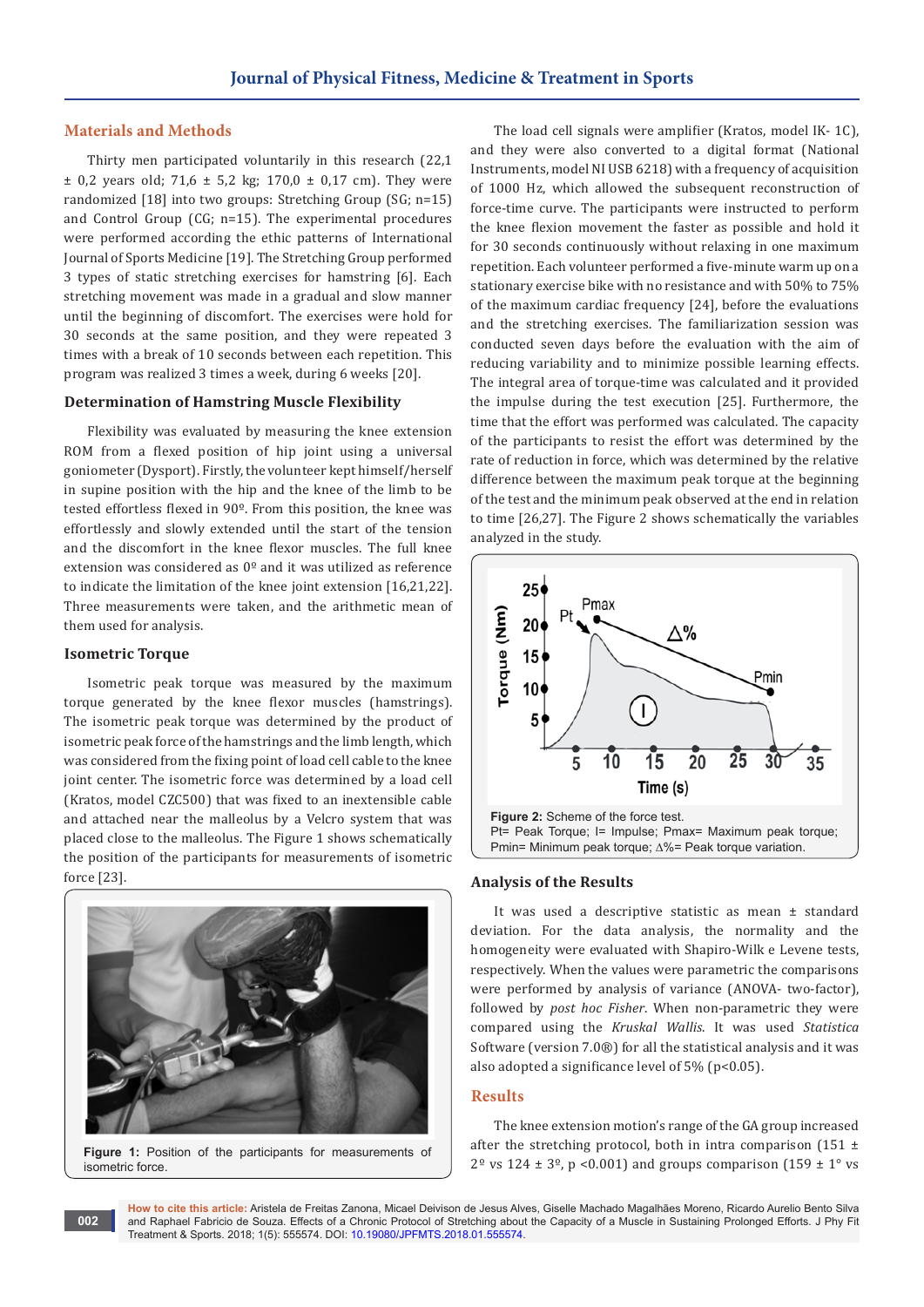132.12  $\pm$  1.50°, p <0.001). There were no differences in torque peak of hamstrings, strength maintenance rate and impulse

within and between groups (p> 0.05). The results are reported in Table 1.

|            | <b>PRE</b>                 |                       | <b>POST</b>                   |                                  |
|------------|----------------------------|-----------------------|-------------------------------|----------------------------------|
|            | C <sub>G</sub>             | <b>SG</b>             | C <sub>G</sub>                | <b>SG</b>                        |
| <b>ROM</b> | $131.0 \pm 2$ <sup>o</sup> | $124.1 \pm 3^{\circ}$ | $136.1 \pm 2.50$ <sup>o</sup> | $159.12 \pm 1.50$ <sup>o</sup> * |
| Pt (Nm)    | $18.50 \pm 3.32$           | $19.43 \pm 5.65$      | 19.34±4.34                    | $20.12 \pm 6.42$                 |
| RF (%)     | $49.32 \pm 11.00$          | $50.32 \pm 21.12$     | $48.23 \pm 19.12$             | $51.11 \pm 12.22$                |
| (Nm.s)     | $405.23 \pm 154.23$        | 395.12±187.23         | 415.16±112.13                 | 401.34±142.86                    |

**Table 1:** ROM, isometric peak torque, rate of reduction in force and impulse.

CG: Control Group; SG: Stretching Group. ROM = Range of Motion; Pt= Peak torque, RF= Rate of reduction in force, I= Impulse. The data are mean ± standard deviation. \*p<0, 05 when it is compared to pre GA and post CG.

## **Discussion**

**003**

The six-week stretching program applied in young adults in which the present study is based was effective to increase in 17% the knee motion's range. The benefits were greater than in other studies in which the amplitude of movement was only 6% [16]. Probably, the shorter length of the training period (5 vs 6 weeks) and the total volume (90 vs 270S) may explain the discrepancies between the data presented in this study and by Roberts and Wilson's reports. Moreover, Rancor et al. [28] found increments of 21% with a smaller amount of training (120s), but with a longer length (8 weeks), in which the stretching exercises were administered. Therefore, the volume and frequency of training seem to be crucial and must be controlled so that the gains can be obtained. The increments in the motion's range can be attributed to several mechanisms which involve changes on the particular tissues, tendon and muscles. Changes in the viscoelastic properties of muscle tissue may have decreased muscle tension throughout the training period and allowed changes in muscle extensibility [15].

Furthermore, the decrease of excitability or synaptic transmission of motor neurons afferent fibers and the reduction of muscle spindles' sensitivity in response to the exercise program may also have contributed to the increasing of the tolerance to stretching stimuli [29]. Thus, the activity of the muscle-tendon and joint proprioceptors could have been mitigated and could have helped reduce stiffness, aiming muscle length and ROM increasing [9]. The torque peak, impulse and ability to maintain strength remained unchanged after the training program involving stretching exercises. Other studies also found no gains in young adults on the eccentric isokinetic torque peak, after a four-week program of exercises performed three times a week [30,31]. Also, in a study that lasted 12 weeks of training (two sessions a week with three repetitions of 30 s), Nobrega et al. [32], there were not found any significant increases in muscle strength in the 1RM test. However, others [33] that evaluated concentric isokinetic torque after six-week training program with stretching exercises (5 sessions per week) in young adults found gains of 3.2%. Therefore, programs that involve stretching exercises to improve the contractile capacity should be performed in periods longer than 5-6 weeks

and with volumes of not less than 30s. The small influence of the program of stretching exercises on the pulse and support rate of the isometric strength may be associated with mechanisms involved in or synergistic co- activations muscle actions.

The mechanisms are associated with activation of other muscles that act together with the main agonist muscles, being observed as muscular ability, the activation of slow-twitch motor units that can sustain an isometric force longer than fasttwitch motor units [34]. In general, these mechanisms have been interpreted as a form of compensation and muscle strategy that aims to support muscle strength [35]. Future studies involving muscle activation parameters are needed to confirm these speculations. Although no significant changes were observed on the contractile capacity, the stretching protocol did not produce reductions in torque peak, which are usually found immediately after application of flexibility exercises [36,37]. Therefore, stretching protocols carried out regularly are effective to produce increases on the motion range, but do not produce a decreasing of the muscle strength production's maximum ability. The studies aiming the investigation on the eccentric isokinetic torque as well as electromyography evaluations of synergist and antagonist muscles are needed for the chronic effects of stretching on the contractile capacity can be better understood.

# **References**

- 1. [Decoster LC, Cleland J, Altieri C, Russell P \(2005\) The effects of](https://www.ncbi.nlm.nih.gov/pubmed/16001909)  [hamstring stretching on range of motion: A systematic literature](https://www.ncbi.nlm.nih.gov/pubmed/16001909)  [review. J Orthop Phys Ther 35\(6\): 377-387.](https://www.ncbi.nlm.nih.gov/pubmed/16001909)
- 2. [Laroche DP, Lussier MV, Roy SJ \(2008\) Chronic stretching and voluntary](https://www.ncbi.nlm.nih.gov/pubmed/18550978)  [muscle force. J Strength Cond Res 22\(2\): 589-596.](https://www.ncbi.nlm.nih.gov/pubmed/18550978)
- 3. [Maragoni AH \(2010\) Effects of intermittent stretching exercises at](https://www.ncbi.nlm.nih.gov/pubmed/20555173)  [work on musculoskeletal pain associated with the use of a personal](https://www.ncbi.nlm.nih.gov/pubmed/20555173)  [computer and the influence of media on outcomes. Work 36\(1\): 27-37.](https://www.ncbi.nlm.nih.gov/pubmed/20555173)
- 4. Shrier I (2004) [Does stretching improve performance? A systematic](https://www.ncbi.nlm.nih.gov/pubmed/15377965)  [and critical review of the literature.](https://www.ncbi.nlm.nih.gov/pubmed/15377965) Clin J Sport Med 14(5): 267-273.
- 5. [Cramer JT, Housh TJ, Weir JP, Johnson GO, Coburn JW, et al. \(2005\)](https://www.ncbi.nlm.nih.gov/pubmed/15599756)  [The acute effects of static stretching on peak torque, mean power out,](https://www.ncbi.nlm.nih.gov/pubmed/15599756)  [electromyography, and mechanomyography.](https://www.ncbi.nlm.nih.gov/pubmed/15599756) Eur J Appl Physiol 93(5- [6\): 530-539.](https://www.ncbi.nlm.nih.gov/pubmed/15599756)
- 6. [Herda TJ, Cramer JT, Ryan ED, Mchugth MP \(2008\) Acute Effects](https://www.ncbi.nlm.nih.gov/pubmed/18438236)  [of Static versus dynamic stretching on isometric peak torque,](https://www.ncbi.nlm.nih.gov/pubmed/18438236)  [electromyography, an mechanomyography of the biceps femoris](https://www.ncbi.nlm.nih.gov/pubmed/18438236)  [muscle. J Strength Cond Res 22\(3\): 809-817.](https://www.ncbi.nlm.nih.gov/pubmed/18438236)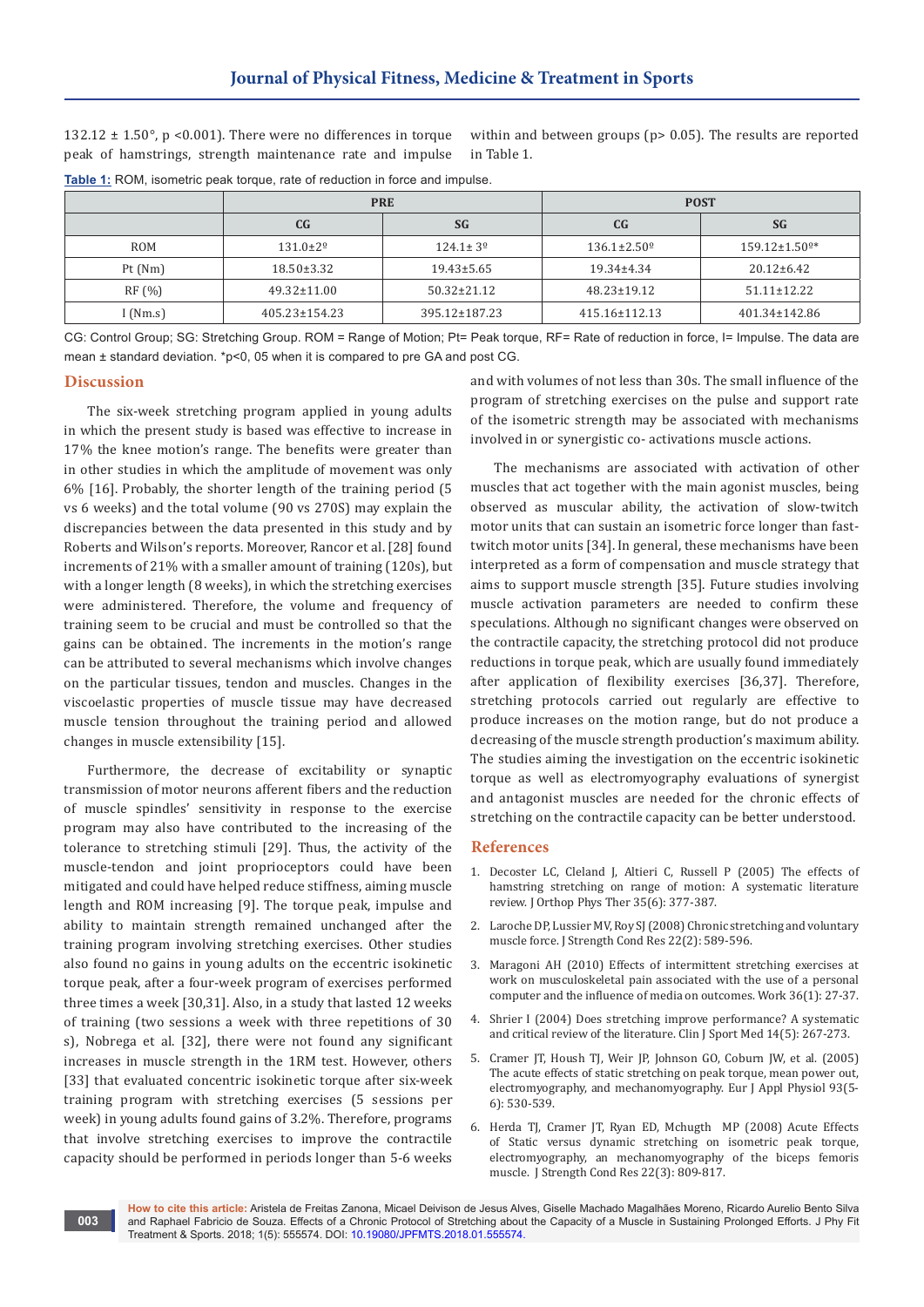- 7. [Robbins JW, Scheuermann BW \(2008\) Varying Amouts of Acute Static](https://www.ncbi.nlm.nih.gov/pubmed/18438240)  [Stretching and its Effect on Vertical Jump Performance. J Strength Cond](https://www.ncbi.nlm.nih.gov/pubmed/18438240)  [Res 22\(3\): 781-786.](https://www.ncbi.nlm.nih.gov/pubmed/18438240)
- 8. [Kokkonen J, Nelson AG, Eldregde C, Winchester JB \(2007\) Chronic](https://www.ncbi.nlm.nih.gov/pubmed/17909411)  [static stretching improves exercise performance. Med Sci Sports Exerc](https://www.ncbi.nlm.nih.gov/pubmed/17909411)  [39\(10\): 1825-1831.](https://www.ncbi.nlm.nih.gov/pubmed/17909411)
- 9. [Magnusson SP \(1998\) Passive properties of human skeletal muscle](https://www.ncbi.nlm.nih.gov/pubmed/9564710)  during stretch maneuvers. [Scand J Med Sci Sports 8\(2\): 65-77.](https://www.ncbi.nlm.nih.gov/pubmed/9564710)
- 10. [Enoka RM, Stuart DG \(1992\) Neurobiology of muscle fatigue](https://www.ncbi.nlm.nih.gov/pubmed/1601767)**.** J Appl [Physiol 72\(5\): 1631-1648.](https://www.ncbi.nlm.nih.gov/pubmed/1601767)
- 11. [Lee HM, Liau JJ, Cheng CK, Tan CM, Shih JT \(2003\) Evaluation of](https://www.ncbi.nlm.nih.gov/pubmed/14527811)  [shoulder proprioception following muscle fatigue. Clin Biomech](https://www.ncbi.nlm.nih.gov/pubmed/14527811)  [18\(9\): 843-847.](https://www.ncbi.nlm.nih.gov/pubmed/14527811)
- 12. [Weppler HC, Magnusson SP \(2010\) Increasing Muscle Extensibility: A](https://www.ncbi.nlm.nih.gov/pubmed/20075147)  [matter of increasing length or modifying sensation?. Phys Ther 90\(3\):](https://www.ncbi.nlm.nih.gov/pubmed/20075147)  [438-449.](https://www.ncbi.nlm.nih.gov/pubmed/20075147)
- 13. [Coutinho EL, Gomes ARS, França CN, Oishi J, Salvini TF \(2004\) Effect of a](https://www.ncbi.nlm.nih.gov/pubmed/15558192)  [passive stretching on the immobilized soleus muscle fiber morphology.](https://www.ncbi.nlm.nih.gov/pubmed/15558192)  [Braz J Med Biol Res 37\(12\): 1853-1861.](https://www.ncbi.nlm.nih.gov/pubmed/15558192)
- 14. [Siatras TA, Mittas VP, Mameletzi DN, Vamvakoudis EA \(2008\) The](https://www.ncbi.nlm.nih.gov/pubmed/18296954)  [Duration of the Inhibitory Effects with Static Stretching on Quadriceps](https://www.ncbi.nlm.nih.gov/pubmed/18296954)  [Peak Torque Production. J Strength Cond Res 22\(1\): 40-46.](https://www.ncbi.nlm.nih.gov/pubmed/18296954)
- 15. [Gajdosik RL, Linden DWV, Mcnair PJ, Williams AK, Riggin TJ \(2005\)](https://www.ncbi.nlm.nih.gov/pubmed/16054737)  [Effects of an eight-week stretching program on the passive-elastic](https://www.ncbi.nlm.nih.gov/pubmed/16054737)  [properties and function of the calf muscle of older women. Clin](https://www.ncbi.nlm.nih.gov/pubmed/16054737)  [Biomech 20\(9\): 973-983.](https://www.ncbi.nlm.nih.gov/pubmed/16054737)
- 16. [Roberts JM, Wilson K \(1999\) Effect of stretching duration on active and](http://bjsm.bmj.com/content/33/4/259)  [passive range of motion in the lower extremity. Br J Sports Med 33\(4\):](http://bjsm.bmj.com/content/33/4/259)  [259-263.](http://bjsm.bmj.com/content/33/4/259)
- 17. [Kellis E, Kouvelioti V \(2009\) Agonist versus antagonist muscle fatigue](https://www.ncbi.nlm.nih.gov/pubmed/17888681)  [effects on thigh muscle activity and vertical ground reaction during](https://www.ncbi.nlm.nih.gov/pubmed/17888681)  drop landing. [J Electromy and Kinesio 19\(1\): 55-64.](https://www.ncbi.nlm.nih.gov/pubmed/17888681)
- 18. Thomas J, Nelson J, Silvermam S (2005) Research methods in physical activity: Champaign. Human Kinetics, Illinois, USA.
- 19. [Harris DJ, Atkinson G \(2011\) Update-ethical standards in sport and](https://www.ncbi.nlm.nih.gov/pubmed/22065312)  [exercise science research. Int J Sports Med 32\(11\): 819-821.](https://www.ncbi.nlm.nih.gov/pubmed/22065312)
- 20. [Bandy WD, Irion JM, Briggler M \(1997\) The effect of time and frequency](https://www.ncbi.nlm.nih.gov/pubmed/9327823)  [of static stretching on flexibility of the hamstring muscles. Phys Ther](https://www.ncbi.nlm.nih.gov/pubmed/9327823)  [77\(10\): 1090-1096.](https://www.ncbi.nlm.nih.gov/pubmed/9327823)
- 21. [Gajdosik R, Lusin G \(1983\) Hamstring muscle tightness. Reliability of](https://www.ncbi.nlm.nih.gov/pubmed/6867117)  [an active-knee-extension test. Phys Ther 63\(7\): 1085-1090.](https://www.ncbi.nlm.nih.gov/pubmed/6867117)
- 22. [Marques AP, Vasconcelos AAP, Cabral CMN, Sacco ICN \(2009\) Effect of](https://www.ncbi.nlm.nih.gov/pubmed/19784479)  [frequency of static stretching on flexibility, hamstring tightness and](https://www.ncbi.nlm.nih.gov/pubmed/19784479)  [electromyographic activity. Braz J Med Biol Res 42\(10\): 949-953.](https://www.ncbi.nlm.nih.gov/pubmed/19784479)
- 23. [Bento PCB, Pereira G, Ugrinowitsch C, Rodacki ALF \(2010\) Peak torque](https://www.ncbi.nlm.nih.gov/pubmed/20350773)

**004**

and rate of torque development in elderly with and without fall history. [Clin Biomech 25\(5\): 450-454.](https://www.ncbi.nlm.nih.gov/pubmed/20350773)

- 24. Franklin B, Whaley M, Howley E (2000) ACSM's Guidelines for Exercise Testing and Prescription. Lippincott Williams & Wilkins, Philadelphia, USA.
- 25. [Ruggiero MAG, Lopes VLR \(1988\) Cálculo numérico, aspectos teóricos](https://www.saraiva.com.br/calculo-numerico-aspectos-teoricos-e-computacionais-344323.html)  [e computacionais. McGraw Hill, São Paulo, Brazil pp. 295.](https://www.saraiva.com.br/calculo-numerico-aspectos-teoricos-e-computacionais-344323.html)
- 26. [Mohr M, Mujika I, Santisteban J, Randers MB, Bischoff R, et al.](https://www.ncbi.nlm.nih.gov/pubmed/21029199)  [\(2010\) Examination of fatigue development in elite soccer in a hot](https://www.ncbi.nlm.nih.gov/pubmed/21029199)  [environment: a multi-experimental approach. Scand J Med Sci Sports](https://www.ncbi.nlm.nih.gov/pubmed/21029199)  [20\(3\): 125-132.](https://www.ncbi.nlm.nih.gov/pubmed/21029199)
- 27. [Terreri ASAP, Greve JMD, Amatuzzi MM \(2001\) Avaliação isocinética no](http://www.scielo.br/scielo.php?pid=S1517-86922001000200004&script=sci_abstract&tlng=pt)  joelho do atleta. [Rev Bras Med Esporte 7\(2\): 170-174.](http://www.scielo.br/scielo.php?pid=S1517-86922001000200004&script=sci_abstract&tlng=pt)
- 28. [Rancour J, Holmes CF, Cipriani DJ \(2009\)](https://www.ncbi.nlm.nih.gov/pubmed/19826305) The effects of intermittent [stretching following a 4-week static stretching protocol: a randomized](https://www.ncbi.nlm.nih.gov/pubmed/19826305)  trial. [J Strength Cond Res 23\(8\): 2217-2222.](https://www.ncbi.nlm.nih.gov/pubmed/19826305)
- 29. [Guissard N, Duchateau J \(2006\) Neural aspects of muscle stretching.](https://www.ncbi.nlm.nih.gov/pubmed/17031252)  [Exerc Sport Sci Rev 34\(4\): 154-158.](https://www.ncbi.nlm.nih.gov/pubmed/17031252)
- 30. [Higgs F, Winter SL \(1999\) The effect of a four-week proprioceptive](https://www.ncbi.nlm.nih.gov/pubmed/19620921)  [Neuromuscular facilitation stretching program on isokinetic torque](https://www.ncbi.nlm.nih.gov/pubmed/19620921)  [production. J Strength Cond Res 23\(5\): 1442-1447.](https://www.ncbi.nlm.nih.gov/pubmed/19620921)
- 31. [Mchugh MP, Cosgrave CH \(2010\) To stretch or not to stretch: the role](https://www.ncbi.nlm.nih.gov/pubmed/20030776)  [of stretching in injury prevention and performance.](https://www.ncbi.nlm.nih.gov/pubmed/20030776) Scand J Med Sci [Sports 20\(2\): 169-181.](https://www.ncbi.nlm.nih.gov/pubmed/20030776)
- 32. [Nobrega ACL, Paula KC, Carvalho ACG \(2005\) Interaction Between](https://www.ncbi.nlm.nih.gov/pubmed/16331866)  [Resistance Training and Flexibility Training in Healthy Young Adults.](https://www.ncbi.nlm.nih.gov/pubmed/16331866)  [J Strength Cond Res 19\(4\): 842-846.](https://www.ncbi.nlm.nih.gov/pubmed/16331866)
- 33. [Ferreira GNT, Salmela LFT, Guimarães CQ \(2007\) Gains in Flexibility](https://www.ncbi.nlm.nih.gov/pubmed/17620781)  [Related to Measures of Muscular Performance: Impact of Flexibility](https://www.ncbi.nlm.nih.gov/pubmed/17620781)  [Muscular Performance. Clin J Sports Med 17\(4\): 276-281.](https://www.ncbi.nlm.nih.gov/pubmed/17620781)
- 34. [Brooks SV, Faulkner JA \(1991\) Forces and powers of slow and fast](https://www.ncbi.nlm.nih.gov/pmc/articles/PMC1181529/)  [skeletal muscle in mice during repeated contractions. J Physiol 436:](https://www.ncbi.nlm.nih.gov/pmc/articles/PMC1181529/)  [701-710.](https://www.ncbi.nlm.nih.gov/pmc/articles/PMC1181529/)
- 35. [Psek JA, Cafarelli E \(1993\) Behavior of coactive muscles during fatigue.](https://www.ncbi.nlm.nih.gov/pubmed/8444689)  [J Appl Physiol 74\(1\): 170-175.](https://www.ncbi.nlm.nih.gov/pubmed/8444689)
- 36. [Marek SM, Cramer JT, Fincher AL, Massey LL, Dangelmaier SM, et al.](https://www.ncbi.nlm.nih.gov/pmc/articles/PMC1150232/)  [\(2005\) Acute Effects of Static and Proprioceptive Neuromuscular](https://www.ncbi.nlm.nih.gov/pmc/articles/PMC1150232/)  [Facilitation Stretching on Mucle Strength and Power Output. J Athl](https://www.ncbi.nlm.nih.gov/pmc/articles/PMC1150232/)  [Train 40\(2\): 94-103.](https://www.ncbi.nlm.nih.gov/pmc/articles/PMC1150232/)
- 37. [Secchi K, Morais CP, Cimatti P, Tokars E, Gomes ARS \(2008\) Efeito do](http://www.scielo.br/scielo.php?pid=S1413-35552008000300011&script=sci_abstract&tlng=pt)  [alongamento e do exercício contra resistido no músculo esquelético de](http://www.scielo.br/scielo.php?pid=S1413-35552008000300011&script=sci_abstract&tlng=pt)  rato. [Rev Bras Fisioter 12\(3\): 228-234.](http://www.scielo.br/scielo.php?pid=S1413-35552008000300011&script=sci_abstract&tlng=pt)